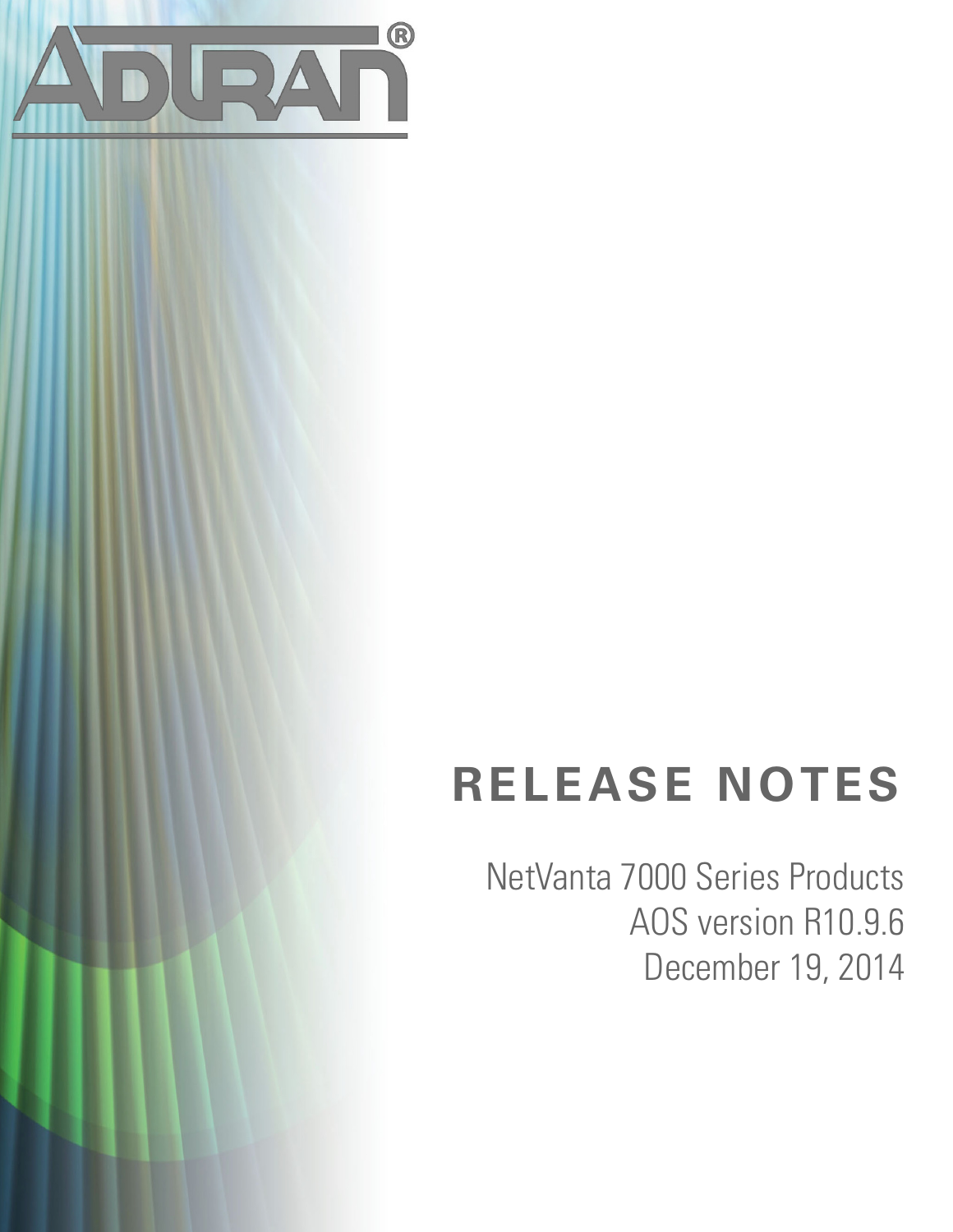## **Trademarks**

Any brand names and product names included in this manual are trademarks, registered trademarks, or trade names of their respective holders.

## **To the Holder of the Manual**

The contents of this manual are current as of the date of publication. ADTRAN reserves the right to change the contents without prior notice.

In no event will ADTRAN be liable for any special, incidental, or consequential damages or for commercial losses even if ADTRAN has been advised thereof as a result of issue of this publication.

## **Toll Fraud Liability**

Be advised that certain security risks are inherent in the use of any telecommunications or networking equipment, including but not limited to, toll fraud, Denial of Service (DoS) attacks, loss or theft of data, and the unauthorized or illegal use of said equipment. ADTRAN OFFERS NO WARRANTIES, EITHER

EXPRESSED OR IMPLIED, REGARDING THE PREVENTION, DETECTION, OR DETERRENCE OF TOLL FRAUD, NETWORKING ATTACKS, OR UNAUTHORIZED, ILLEGAL, OR IMPROPER USE OF ADTRAN EQUIPMENT OR SOFTWARE. THEREFORE, ADTRAN IS NOT LIABLE FOR ANY LOSSES OR DAMAGES RESULTING FROM SUCH FRAUD, ATTACK, OR IMPROPER USE, INCLUDING, BUT NOT LIMITED TO, HUMAN AND DATA PRIVACY, INTELLECTUAL PROPERTY, MATERIAL ASSETS, FINANCIAL RESOURCES, LABOR AND LEGAL COSTS. Ultimately, the responsibility for securing your telecommunication and networking equipment rests with you, and you are encouraged to review documentation regarding available security measures, their configuration and implementation, and to test such features as is necessary for your network.

## **ADTRAN Technical Support Community**

For information on installing and configuring ADTRAN products, visit the ADTRAN Support Community, https://supportforums.adtran.com.



**Pre-Sales Technical Support** (888) 423-8726 application.engineer@adtran.com

**Corporate Office** 901 Explorer Boulevard P.O. Box 140000 Huntsville, AL 35814-4000 Phone: (256) 963-8000 www.adtran.com

**Post-Sales Technical Support** (888) 423-8726 support@adtran.com

Copyright © 2014 ADTRAN, Inc. All Rights Reserved.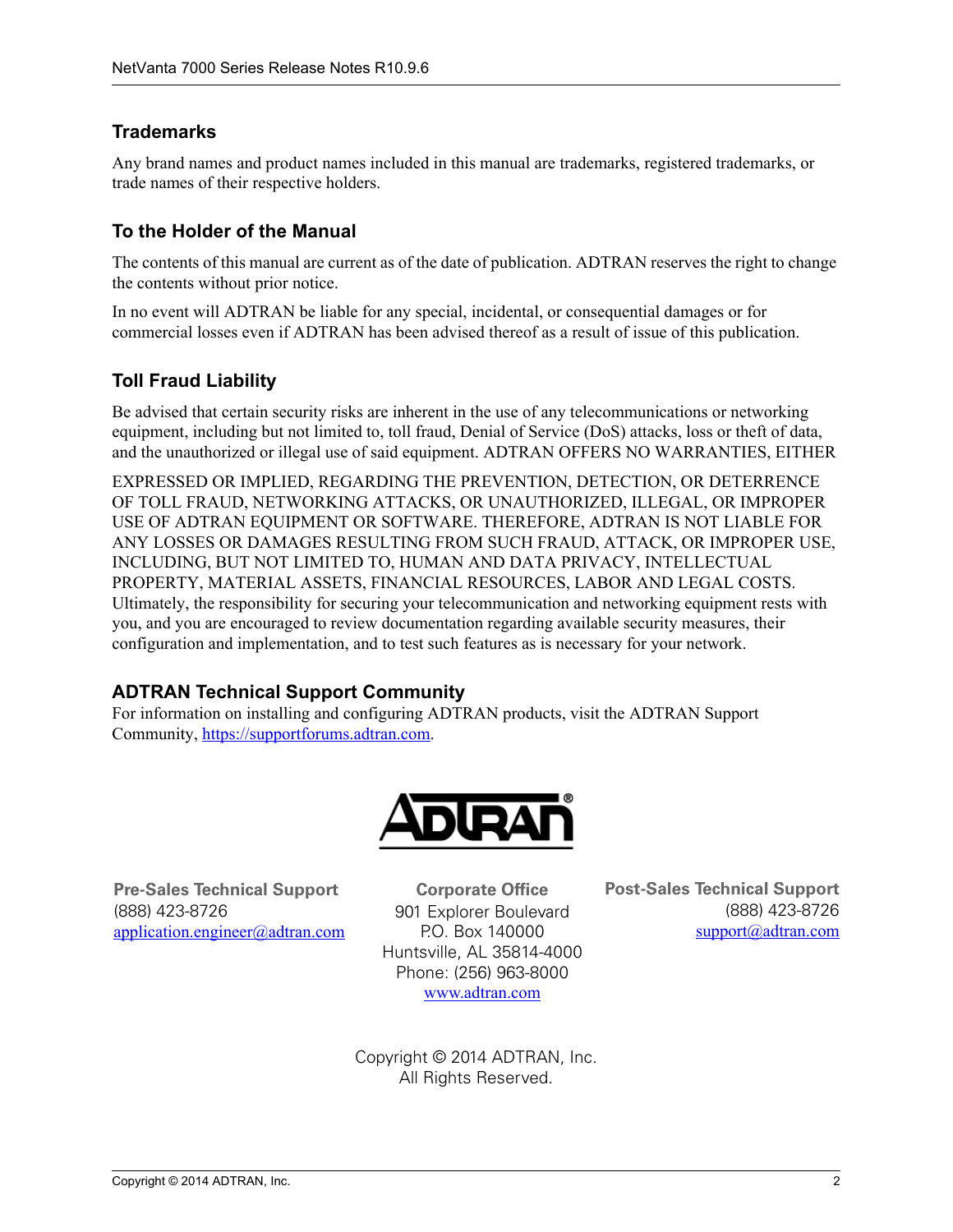# **Contents**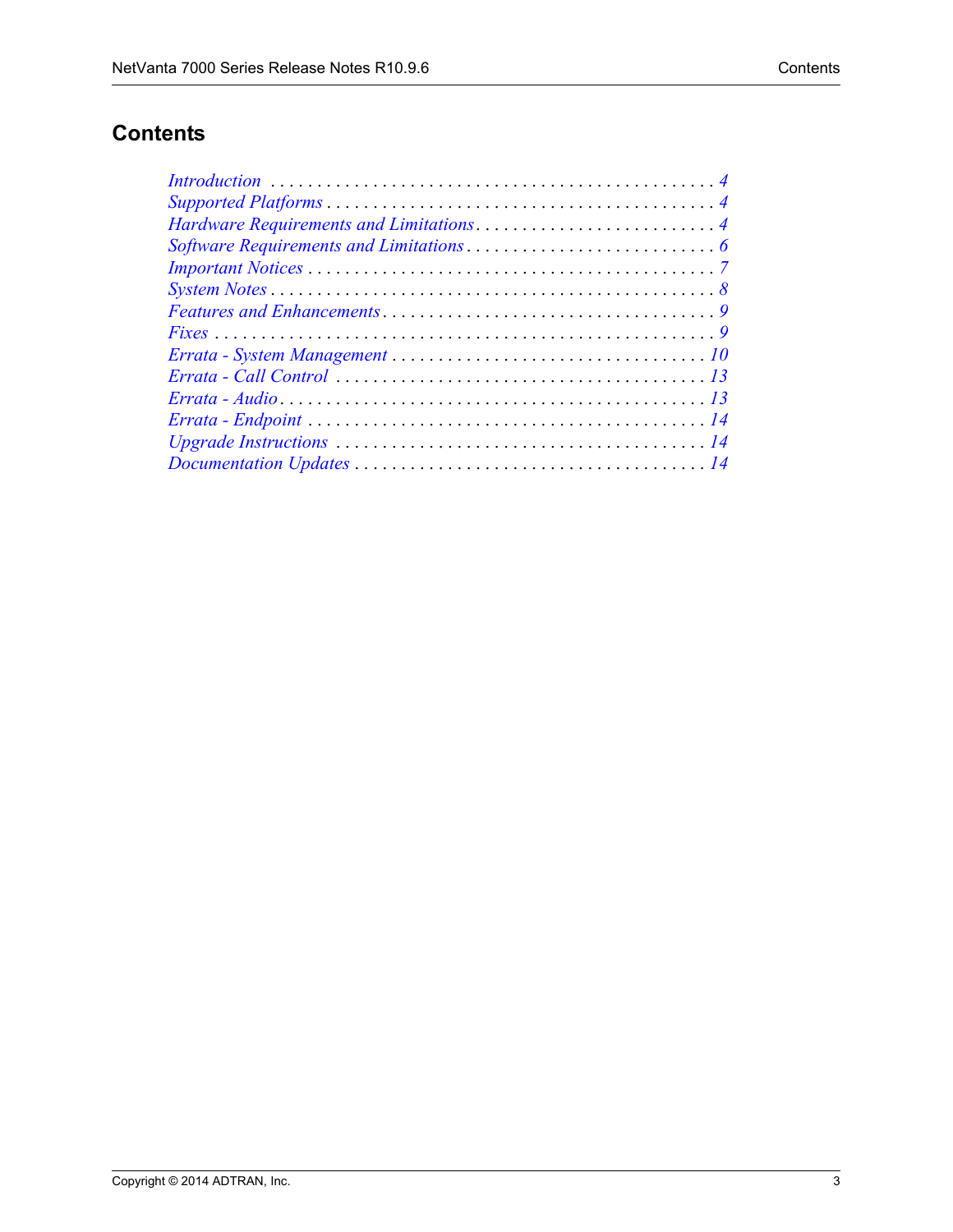# <span id="page-3-1"></span>**Introduction**

AOS version R10.9.6 is a maintenance release that also addresses customer issues that were uncovered in previous code releases.

This release is generally available code. Results obtained during internal testing have been evaluated and the code has been determined to be ready for general availability. Caveats discovered during testing but not addressed in this build are listed in *Errata - System Management on page 10*.

A list of new or updated documents for this release appears in *[Documentation Updates on page 14](#page-13-0)*.

Configuration guides, white papers, data sheets, and other documentation can be found in the ADTRAN Support Community, https://supportforums.adtran.com. The contents of these release notes will focus on ADTRAN's IP telephony products.

# <span id="page-3-0"></span>**Supported Platforms**

The following platforms are supported in AOS version R10.9.6.

- NetVanta 7100 IP Communication Platform
- NetVanta 7060 IP PBX

For a list of the software and firmware requirements, refer to the table in *[Minimum Software or Firmware](#page-5-1)  [Required for Interoperability on page 6](#page-5-1)*.

To confirm the Boot ROM version of the ADTRAN unit, telnet or console to the unit and issue the **show version** command. In the command output, the Boot ROM version will be listed as **Boot ROM version XX.XX.XX**. If you require a Boot ROM upgrade, please contact ADTRAN Technical Support (support $@$ adtran.com or 888-423-8726) for assistance.

# <span id="page-3-2"></span>**Hardware Requirements and Limitations**

In an effort to maximize customer experience, whenever possible and applicable, ADTRAN will advertise the minimum hardware requirements for running the recommended software versions. While ADTRAN strives to support the newer software revisions on existing hardware, due to CPU, RAM, and other hardware limitations, it may not always be possible. In such instances, customers are advised to upgrade the hardware (including phones, NetVanta 7000 Series chassis, and accompanying networking gear) while upgrading their software, because performance issues and erratic behavior could cause certain product features to become nonfunctional. ADTRAN provides field advice whenever possible in these cases. Resellers and customers are advised to periodically check with ADTRAN Technical Support and field staff for these advisories, especially when upgrading to newer software revisions.

### **NetVanta 7100 Hardware**

New features included with any AOS release warrant some attention before use by the customers, specifically the choice of the hardware platform on which the new AOS version will be installed.

There have been two revisions of NetVanta 7100 hardware. These are denoted by different part numbers: 1200796L1 (older) and 1200796E1 (newer). Beginning with AOS release A2.04, ADTRAN does not recommend using newer AOS versions on the older 1200796L1 units. These units continue to be field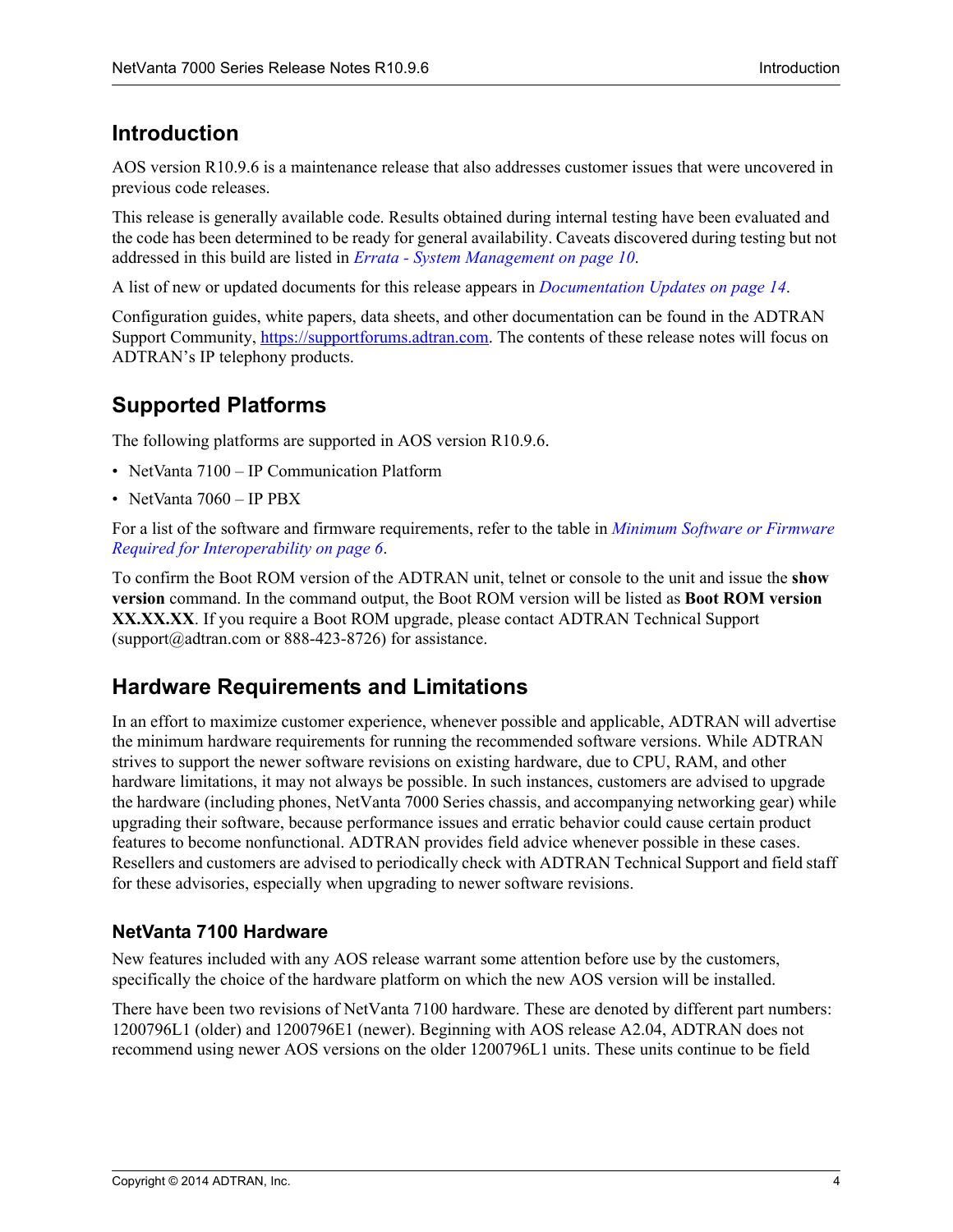worthy and would continue to perform as expected for their useful lifetime on software revisions prior to A2.04. However, due to differences in hardware, some or all of the new features might not be supported on the older hardware (1200796L1).

The 1200796L1 is explicitly NOT recommended for use for the following features or firmware releases:

- For any firmware release R10.x or higher
- Support for greater than 50 users. DSP resources were increased on 1200796E1 units, allowing additional TDM to IP conversions. The user limit on the 1200796L1 remains unchanged.
- SIP trunks that require the NetVanta 7100 to perform transcoding. This conversion is required if the SIP trunk provider does not support G.729.
- Use of the Echo Return Loss (ERL) tool.

While there are no further known constraints for other features at this time, keep updated on any future advisory by ADTRAN. The recommended hardware for the AOS A2.05 and later features is 1200796E1. Contact your ADTRAN representative about the options available to you if you have a 1200796L1 unit, and want to use a newer release.

## **IP Phone Models**

Beginning with release A4.x, the legacy Polycom phones (IP 430, IP 501, IP 601 and IP 4000) do not support all the features available in the current AOS and phone firmware releases. Customers could experience sluggish behavior on these older generation phones when used in conjunction with newer software releases. If you experience sluggish behavior after an upgrade, contact ADTRAN Technical Support for a solution. This could involve either upgrading the phone hardware (to the equivalent newer generation phone, such as IP 450, IP 550, IP 650, or IP 6000) or scaling back the feature load on the legacy phones.

ADTRAN branded VVX phones (model names ADTRAN VVX 300, ADTRAN VVX 310, ADTRAN VVX 400, ADTRAN VVX 410, ADTRAN VVX 500, and ADTRAN VVX 600) work with NetVanta 7000 series AOS release version R10.8.0 and beyond without requiring an additional license key purchase. The equivalent Polycom branded phones will not work with release R10.8.0. If you are currently using the equivalent Polycom branded phones with the NetVanta 7000 series, you will need to either remain on a pre-R10.8 release version or use the ADTRAN branded version of the VVX phones until a licensing mechanism can be added to allow the use of Polycom branded VVX models.

The rest of the Polycom family of supported IP end points continue to remain unaffected. Either an ADTRAN branded model or the equivalent Polycom branded models of these IP phones can be used with R10.8 and beyond. See the following table to determine AOS release R10.8 compatibility with ADTRAN and Polycom branded phone models.

| Model          | Part#        | <b>Compatibility with AOS Release R10.8 and Beyond</b> |
|----------------|--------------|--------------------------------------------------------|
| ADTRAN VVX 300 | 1200853G1    | Yes                                                    |
| ADTRAN VVX 310 | 1200853G1#GB | Yes                                                    |
| ADTRAN VVX 400 | 1200854G1    | Yes                                                    |
| ADTRAN VVX 410 | 1200854G1#GB | Yes                                                    |

**Table 1. Release R10.8 Phone Compatibility**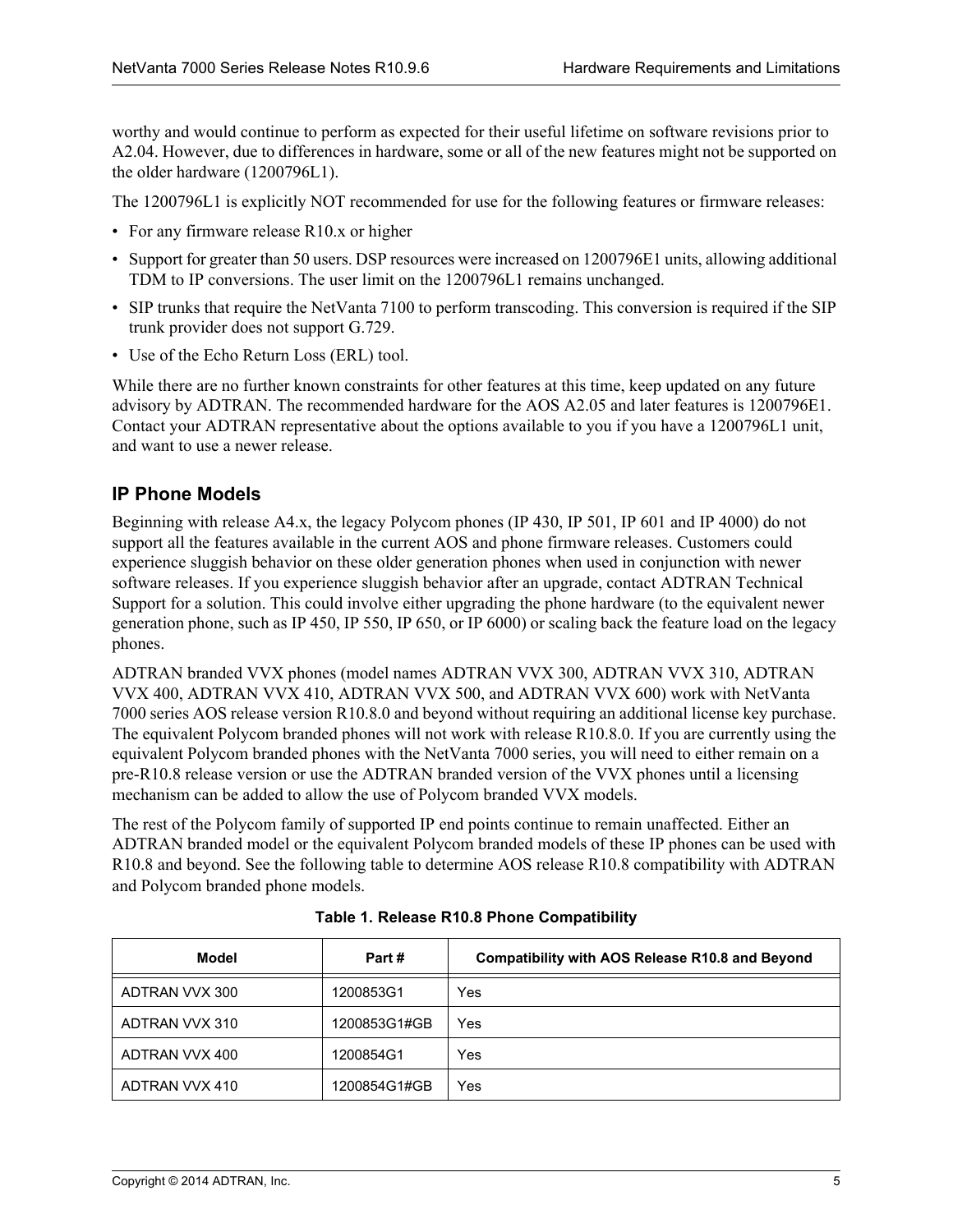| ADTRAN VVX 500                                                                                             | 1202856G1 | Yes                                                              |
|------------------------------------------------------------------------------------------------------------|-----------|------------------------------------------------------------------|
| ADTRAN VVX 600                                                                                             | 1200856G1 | Yes                                                              |
| Polycom branded VVX 300,<br>310, 400, 410, 500, and 600                                                    | Multiple  | No. R10.7 is the last supported AOS version for these<br>phones. |
| ADTRAN branded and<br>equivalent Polycom branded<br>SoundPoint IP 321, 331, 335,<br>450, 550, 560, and 670 | Multiple  | Yes. There are no restrictions when using these models.          |
| ADTRAN branded and<br>equivalent Polycom branded<br>SoundStation IP 5000, 6000,<br>and 7000.               | Multiple  | Yes. There are no restrictions when using these models.          |

# <span id="page-5-0"></span>**Software Requirements and Limitations**

This section defines the recommended firmware/software versions necessary for the related aspects of the NetVanta Unified Communications solution.

## **AOS Firmware Image Storage**

AOS firmware images can be stored on flash/non-volatile random access memory (NVRAM) as well as on CompactFlash® memory. However, it is recommended that the primary firmware image be stored on flash/NONVOL and the backup firmware be stored on CompactFlash.

To copy the current image from flash/NVRAM to CompactFlash, use the **copy flash** *<filename>* **cflash** *<filename>* command.

## **Required AOS Bootcode Version**

When upgrading to AOS version R10.9.6, an upgrade to bootcode version A2.06.B1.01 is required. Check the table in *[Minimum Software or Firmware Required for Interoperability on page 6](#page-5-1)* to verify you have the required minimum Boot ROM. Contact ADTRAN Technical Support for this bootcode version and instructions for loading it.

## <span id="page-5-1"></span>**Minimum Software or Firmware Required for Interoperability**

| <b>Product or Phone Model</b>                                                       | <b>Minimum Software</b><br>or Firmware | <b>Minimum</b><br><b>Boot ROM</b> |
|-------------------------------------------------------------------------------------|----------------------------------------|-----------------------------------|
| Remote NetVanta 7000 Series (when networking to<br>another 7000 series device)      | A4.10 or later                         | A2.06.B1.01                       |
| NetVanta 6355/Total Access 900(e) Series                                            | A2.06 or later                         |                                   |
| NetVanta UC Server (as part of BCS)                                                 | <b>UCS 5.0.1</b>                       | Not applicable                    |
| ADTRAN IP 706/IP 712 phones                                                         | R <sub>2.3.0</sub>                     | 2.1.0                             |
| Polycom IP 321/IP 331 phones                                                        | 3.2.7                                  | 4.1.2 <sub>b</sub>                |
| Polycom IP 335, IP 450, IP 550/560, IP 650/670, IP<br>5000, IP 6000, IP 7000 phones | 3.2.7                                  | 4.1.2 <sub>b</sub>                |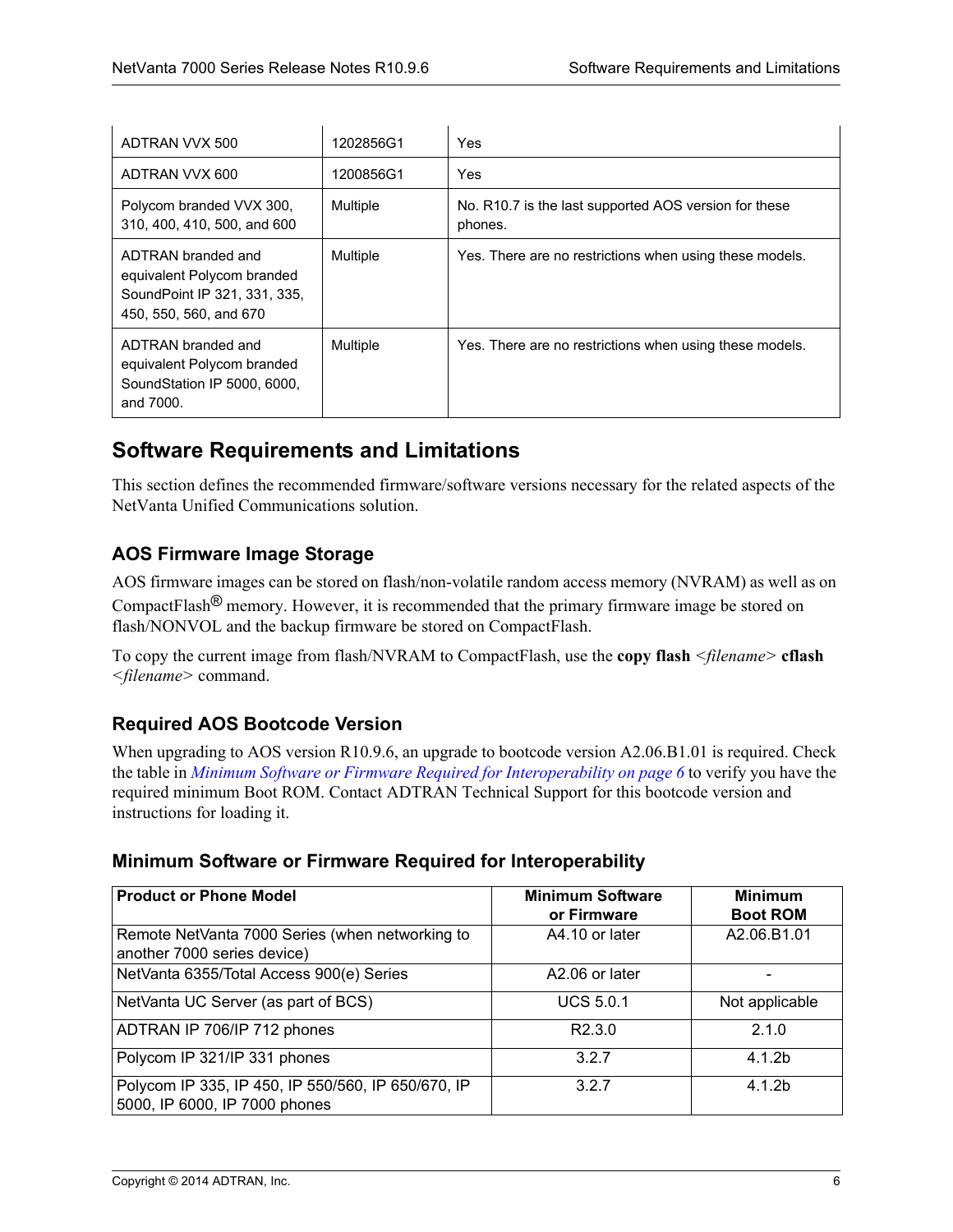| Legacy Polycom IP 430, IP 501, IP 601, IP 4000 |  |
|------------------------------------------------|--|
| <b>I</b> phones                                |  |

These files can be downloaded from<http://www.adtran.com/support>, select **Software Downloads**, and choose the appropriate phone model from the **IP 700 Series**. Contact ADTRAN Post Sales Technical Support at (888) 423-8726 or email: support@adtran.com, if you are unable to download these files.

# <span id="page-6-0"></span>**Important Notices**

The following important notices are provided in addition to the previous *[Supported Platforms](#page-3-0)*, *[Hardware](#page-3-2)  [Requirements and Limitations](#page-3-2)*, and *[Software Requirements and Limitations](#page-5-0)* sections to ensure successful deployment.

## **Upgrades to AOS version R10.8.0 and Later**

Beginning with AOS version R10.8.0, the syntax of certain commands was modified from previous AOS versions (such as AOS R10.5.x, R10.7.x) by either removing or adding the **ip** keyword. In general, when the **ip** keyword appears in a command, it signifies that the command is only applicable to IPv4 functionality. As more features introduce IPv6 support, the **ipv6** keyword is added to signify the command is only applicable to IPv6 functionality. The **ip** keyword has been removed from several commands to signify that the command has both IPv4 and IPv6 functionality.

Due to this syntax change, downgrading a NetVanta 7000 Series product configured in AOS version R10.8.0 or higher to a previous AOS version (such as AOS R10.5.x, R10.7.x), could cause service disruption because the new syntax might not be recognized by the previous version. Upgrading a unit from an older AOS version to AOS version R10.8.0 or later will not cause service disruption because both the old and the new syntaxes are accepted. **It is recommended that a full copy (data and voice settings) of the configuration be saved prior to upgrading to AOS R10.8.0 and above**. This can be done from the **Utilities > Configuration** page in the GUI.

For more information on specific commands, refer to the *AOS Command Reference Guide* available at <https://supportforums.adtran.com>.

Please note that the NetVanta 7000 series does not support IPv6 at this time. If you envision needing any IPv6 features natively on the NetVanta 7000 series, then contact your ADTRAN representative with your request. In general, we recommend using an IPv6 capable ADTRAN router with the NetVanta 7000 series for any IPv6 features.

## **Default Firewall Configuration Changes**

Changes were made to the default firewall configuration to increase security of voice platforms when connected to the Internet. These changes can impact remote phones and SIP trunking applications, but do not impact local phones on the NetVanta 7000 Series.

- In AOS versions A2.01.00 through A2.03.00.SC, the default Public access control policy (ACP) allowed SIP traffic (destined for UDP port 5060) inbound. For AOS A2.04.00.SC and above, this traffic is no longer allowed by the factory default configuration. Instead, the installer is required to selectively customize the Public ACP to allow SIP traffic from remote sites and SIP trunking providers.
- Units that were shipped with AOS versions through A2.03.00.SC contain a default configuration that allows inbound SIP traffic (destined for UDP port 5060). These configurations should be modified before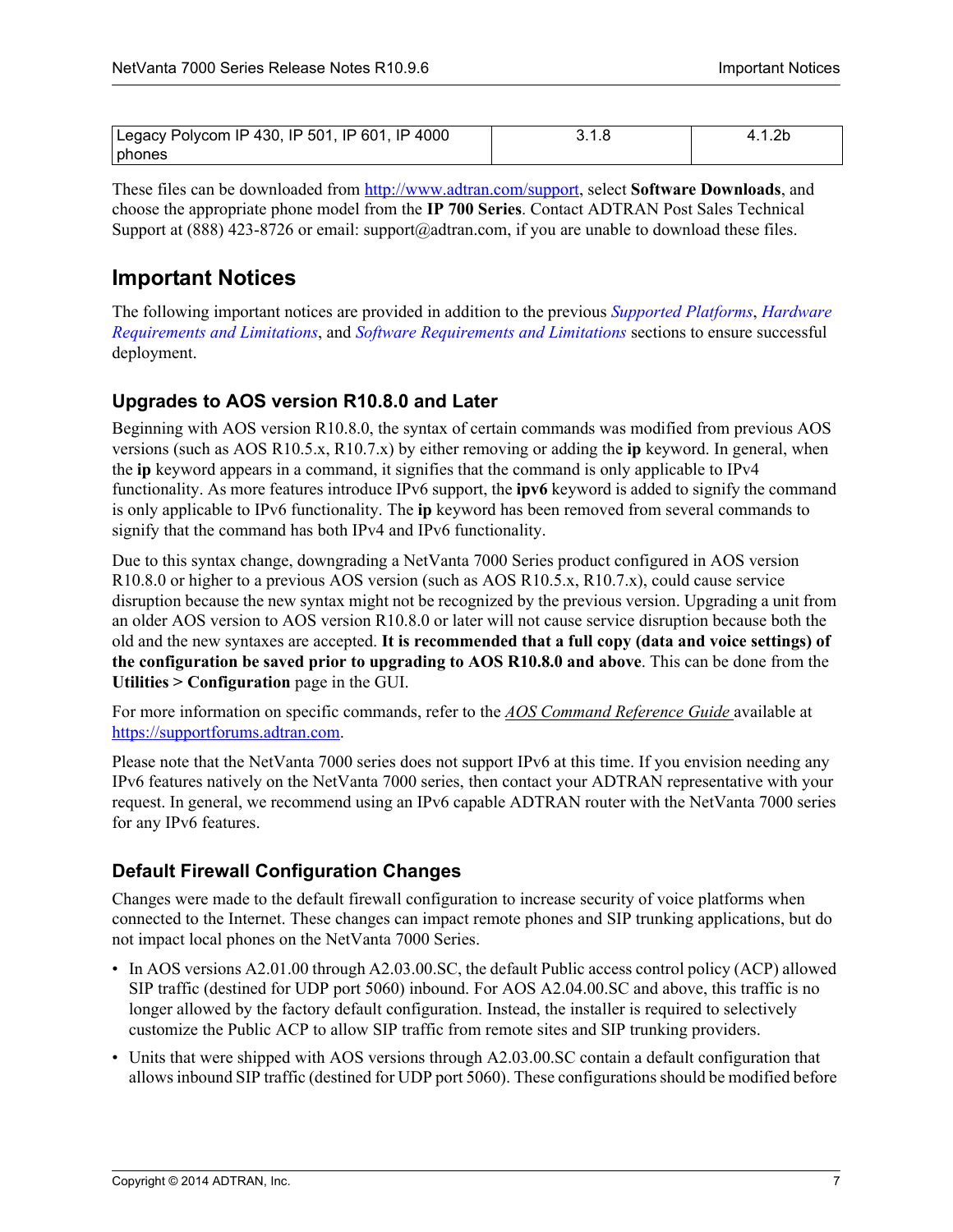deployment. Guidelines for this configuration are given in the *[NetVanta 7000 Series Security Guide](https://supportforums.adtran.com/docs/DOC-2951)* available from the ADTRAN Support Community, https://supportforums.adtran.com.

#### **Notice of Defined Voicemail File Limit**

The NetVanta 7000 Series products can maintain a maximum of 3000 voicemails per system. The implementation of voicemail message expiration allows the system to remain within the defined limit. Upgrading the CompactFlash card to a larger card is not supported and will not result in more voicemail storage. Should you need to replace a failed CompactFlash card, contact ADTRAN Technical Support for assistance.

#### **Updates to Web Interface Pages**

On occasion, changes are made to web pages in the NetVanta 7000 Series web interface that may require files in the browser cache to be purged. This can be done in most browsers by deleting the browsing history or by pressing Ctrl-F5 in most cases.

#### **Considerations Before Upgrading Related to SPRE Code Support for SLA**

1. Local SPRE code dialing from an SLA requires phone dial plan changes. After upgrading to R10.6.0 software, newly created phone configurations will have the proper dial plan settings applied. For upgrade cases where SLA was already configured on an existing phone, the dial plans will be modified to support this new functionality. Please review the changes under the IP Phone configuration page and regenerate the phone configurations by using the admin login and browse to Voice>IP Phone Globals>Default Settings>, select "New and Existing Configurations" and select Apply.

| To: | Apply Settings C New Configurations Only<br><sup>9</sup> New and Existing Configurations |  |
|-----|------------------------------------------------------------------------------------------|--|
|     | Cancel<br>Apply                                                                          |  |

2. SPRE code dialing from an SLA could interfere with existing configurations if SPRE codes were used on SLA's prior to this release. Plese review your configuration to determine if SPRE codes were allowed prior to the upgrade (check SLA dial plans) and if so, you will need to configure the following command **voice spre-mode override <\*xx>** using the appropriate codes in place of **xx**.

## <span id="page-7-0"></span>**System Notes**

#### **This section outlines known caveats for AOS version R10.9.6.**

- The **match ani** command used for ANI substitution will match on the received ANI prior to any global ANI substitutions. The **match ani** command used for adding or substituting diversion headers will match on the modified ANI after the global ANI substitutions are applied.
- During conferences that use the conference bridge in UC Server, when one member in a conference places the call on hold, music may stream to all members that have joined the conference.
- Caller ID does not display on pickup \*52xxxx\*.
- The Personal Phone Manager's User Status monitoring list may return the list from the previous user's browser session if more than one user shares the desktop browser. The work around is to delete all cookies and restart the browser.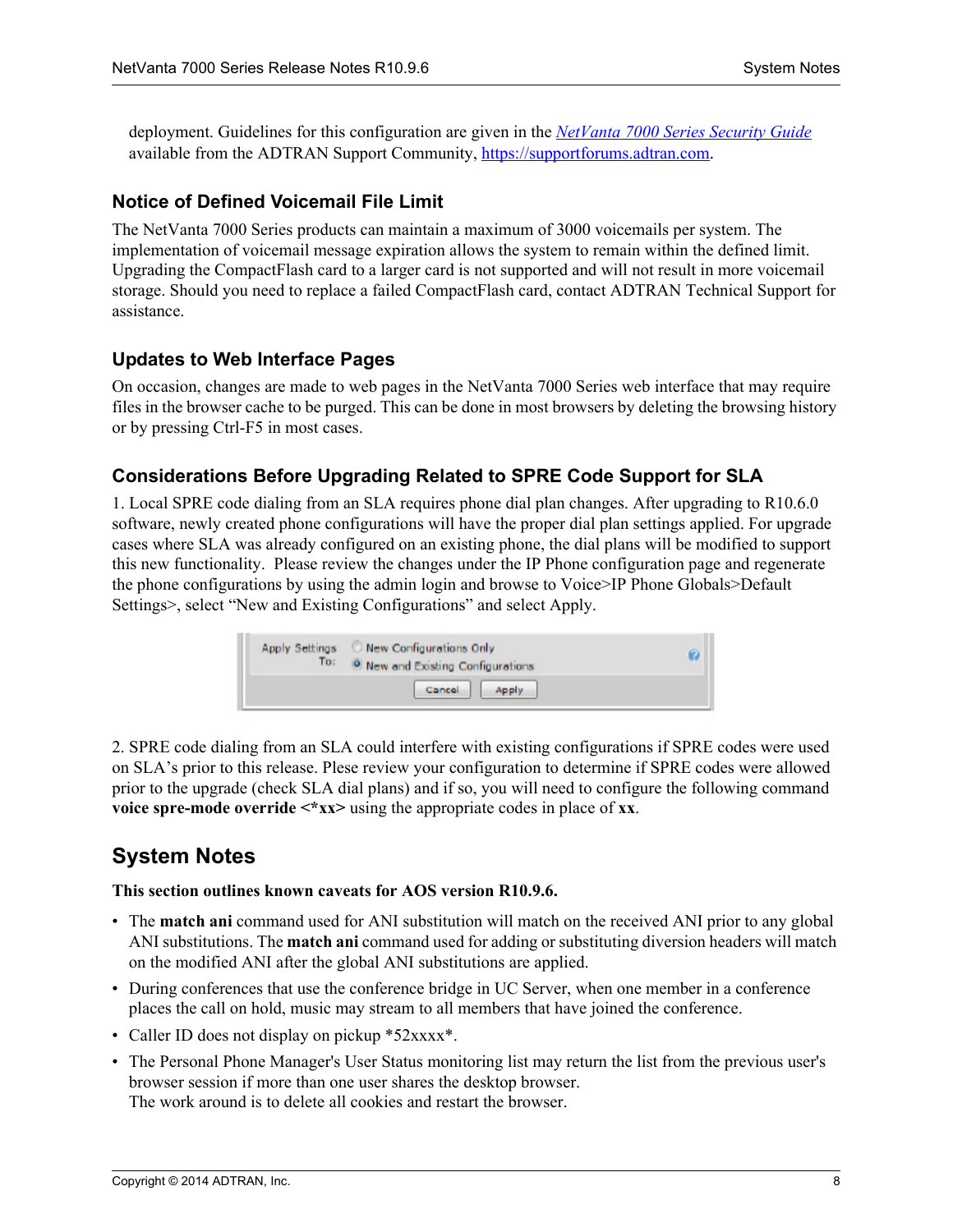- Calls with caller IDs that contain special characters can be disconnected when placed on hold by an Advatel IP Console.
- Adding a T1/E1 link to an existing Multilink PPP bundle using the GUI causes the PPP link to bounce when applied. The PPP link will go down and immediately recover; however, some packets could be lost. To work around this issue, a T1/E1 can be added using the CLI, and the link will stay up while the addition is applied.
- Calls using the G.729 CODEC are limited to 25 calls for E1 PRI.
- FindMe-FollowMe treats all calls from the auto attendant as internal calls.
- SNOM M3 phones do not support attended transfer at this time. This and other caveats will be documented in a future configuration guide for using the SNOM phones with the NetVanta 7000 Series.

## <span id="page-8-0"></span>**Features and Enhancements**

**No new features or enhancements were included in this release.**

## <span id="page-8-1"></span>**Fixes**

#### **This section highlights major bug fixes in AOS version R10.9.6**

• To address the SSL 3.0 POODLE vulnerability, SSL 3.0 has been disabled by default for the HTTPS server, SMTP client, Auto-Link client, Auto Config client, HTTPS packet capture export, and the **copy https** command. To enable SSL 3.0 support, an **allow-sslv3** parameter has been added to all of these clients and servers, with the exception of Auto-Link.

Additionally, SSL 2.0 has been disabled in all of the previously mentioned clients. It was already disabled by default for the HTTPS server.

- When **billing code required** is enabled per user, \*98 cannot be dialed.
- In rare cases, an AOS unit would not be able to properly access the flash file system until the unit was rebooted.

#### **This section highlights major bug fixes in AOS version R10.9.5**

- An analog call to a SIP user configured for Find Me-Follow Me (FMFM) would result in one way audio if Ringback Only and No Press to Accept were enabled.
- Applying a change to the IP Phone Globals page would reset all remote phones to local.
- An extension could be added that exactly matched an emergency services number. The system will now prevent the creation of such an extension when emergency services is enabled.
- When configured with a user role PRI, if the local exchange sent progress indicator #2 (PI2) to indicate the presence of inband audible ringback on a SIP to PRI call, a 183 Session Progress with SDP was not sent on the SIP call leg.
- Inbound calls in the call queue with a caller ID of Unknown could not be answered by queue members
- A FindMe-FollowMe external call could not be completed if there was a CODEC mismatch between the original and the external call. Transcoding will now occur to resolve this issue.
- The Update Directories action produced an error message when there were a large number of directory entries.
- The NetVanta 7000 Series allowed configuration of a forward to a number that already existed as an alias. This resulted in a looped call that occupied all system resources, and would eventually cause a reboot.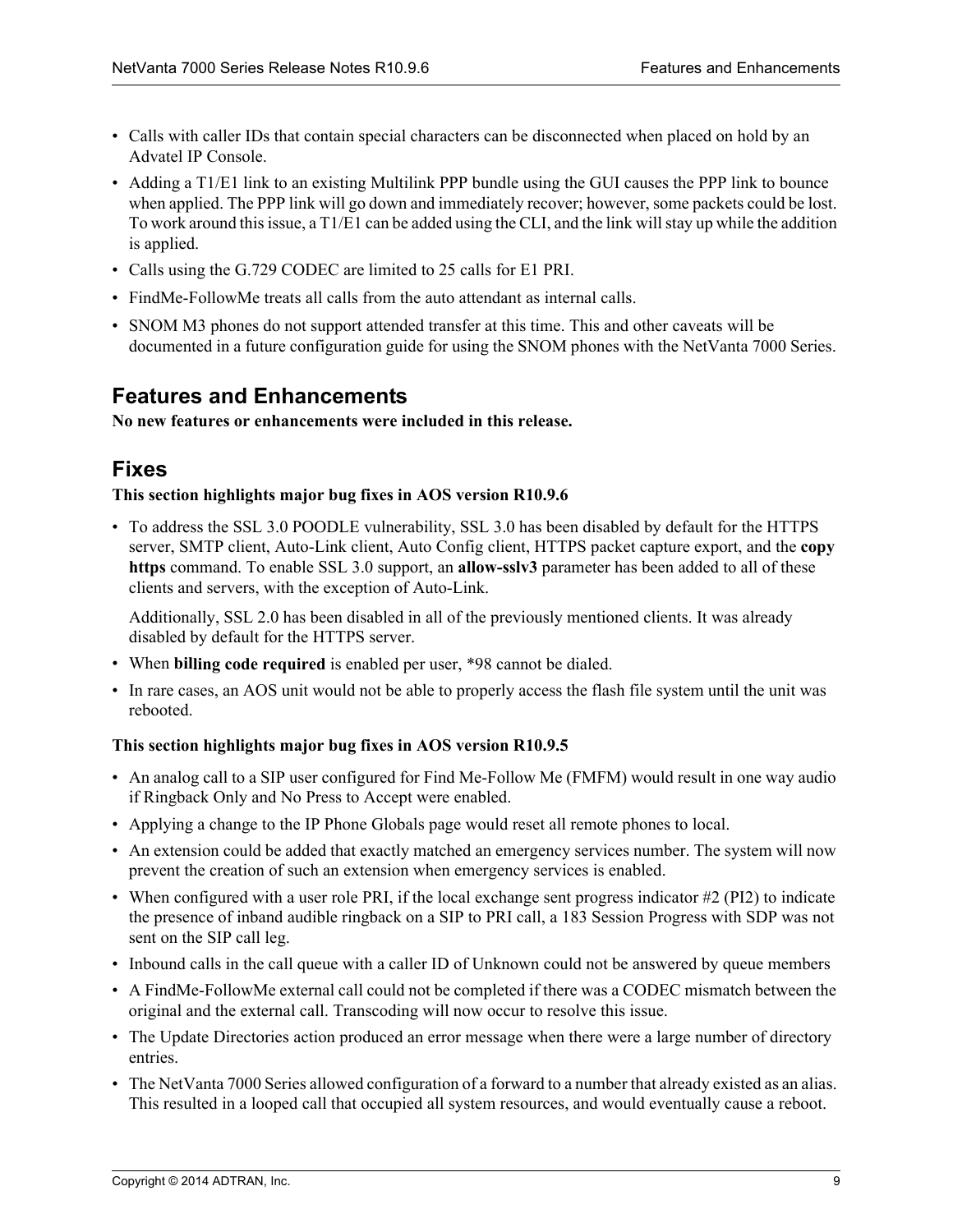- Attempting to retrieve an active call on a SLA via the held-call-pickup number would reboot the NetVanta 7100.
- When modifying an existing SIP trunk using the GUI, the transport mode of that trunk was changed from UDP to TCP, breaking communication on that trunk.
- Attempting to retrieve a call using the park retrieval SPRE code on a Simple Remote Phone resulted in no audio if internal music on hold was configured.
- The Email Action on the VM Settings tab in the GUI could not be set for operator or ring groups.
- Users were able to bypass Forced Account Codes by dialing the external number without the trunk access code.
- When viewing the call queue Membership Status in the Person Phone Manager, the call queue sorting order was reset after updating or auto-refreshing the GUI menu.
- If **no notify-ringing** was set for a status group, a NOTIFY message would still be sent when call queue members were receiving a call.
- When using Internet Explorer 9 or earlier, the Apply button on the Voice > IP Phone Globals > Default Settings tab would not function.
- Assisted transfers over a SIP trunk to a call queue resulted in a disconnect.
- Intermittent inbound calls on SLA lines would ring indefinitely without the switchboard routing the call.
- Hairpinned calls failed to have audio after a transfer.
- Transferring a call from an external SIP trunk back out the same trunk via an auto attendant action resulted in a failure to populate the SDP portion of the SIP message in either the INVITE or the ACK message.

#### **This section highlights major bug fixes in AOS version R10.9.4**.

- It was not possible to configure **ip rtp udp** with a range that included UDP ports 63018 and 63019.
- The inability of spanning tree to allocate packets for transmission resulted in a reboot.
- When creating a new user in the GUI, DID numbers and Aliases were not saved if the Edit Config button was pressed followed by the Apply button.
- When a user account was deleted it could not be removed from the global directory for Polycom phones.
- Incoming SIP trunk calls which were locally transferred would stop remote ringback during coverage.
- If a call using a 3.1 kHz audio bearer capability was received on a PRI, the AOS unit would not wait for calling party name to be sent in a FACILITY message after being instructed to do so in the SETUP message.
- Editing a SIP trunk that was configured for TCP in the GUI would change the transport to UDP.
- If an assisted transfer was performed to a virtual user with coverage configured to an external number that began with the Trunk Access Code digit, the system would incorrectly strip two digits before routing the call.
- GUI pages would not correctly load when TCP port 556 was used for the connection to the HTTP server.
- Upon a system reboot, dynamically added SIP registrations would be lost and not immediately added back.
- The GUI would incorrectly state that System Mode coverage could go to Busy, when in actuality it would use the Default Mode coverage.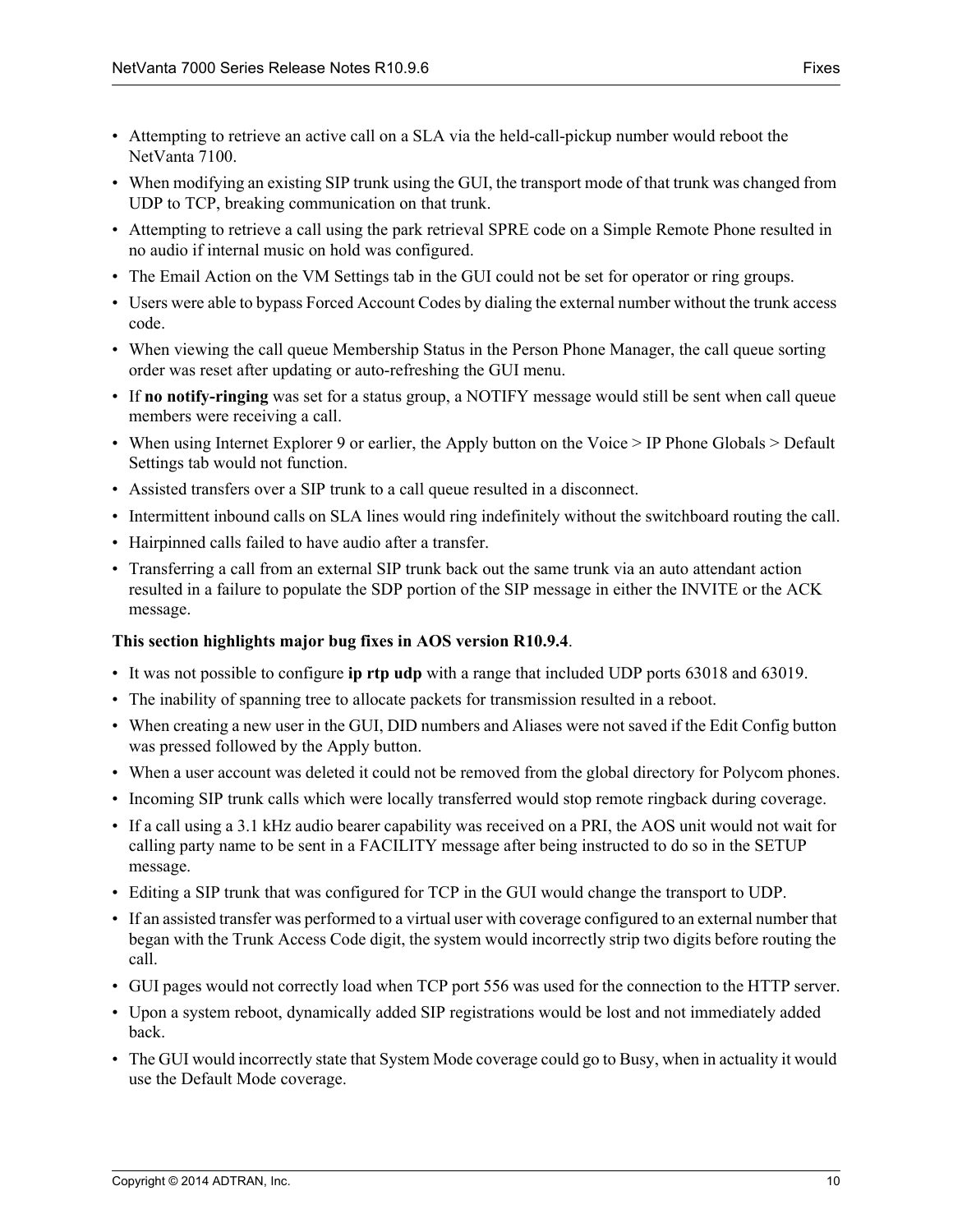#### **This section highlights major bug fixes in AOS version R10.9.3.**

- When the French Canadian language setting was configured in the GUI, the navigation links did not load correctly.
- When using the Enhanced ANI Substitution feature to add a Diversion header, two Diversion headers were added.
- When using an ISDN trunk, if the RELEASE CMP for a previous call was received after the SETUP for a new call but before the new call connected, the new call would fail.
- When configuring call queues using the CLI, if an attempt was made to configure more than the maximum number of queues, an error was shown and no further configuration commands could be entered.
- The CLI command **no description** could not be used to remove a description from a ring group configuration.
- Transcoding failed for calls to voicemail that were received on an ISDN trunk.
- In certain scenarios, external calls going to a voicemail account did not generate an SMDR log to indicate the call had ended.
- If auto-link was configured, but the configured auto-link target could not be contacted, the AOS device would eventually become unresponsive.
- Call queue prompt audio was sent from the wrong port after a call was transferred from an auto attendant.
- Park Retrieval from a VVX 500 was displayed as being on hold.
- Removing a VIM would not correctly generate an exception report.
- When NetVanta 7100 was running NetVanta 6355 firmware, the System Summary GUI menu did not display.
- When NetVanta 7100 was running NetVanta 6355 firmware, the GUI displayed the platform as unknown.

#### **This section highlights major bug fixes in AOS version R10.9.2.**

- The installation wizard would incorrectly disable DHCP in the Polycom phone configuration files.
- In a transfer scenario, if a SIP Refer was received with a null Called Party Number a reboot would occur.
- Adding a description to a status group on the status groups page of the web GUI may have resulted in a 503 Server Error.
- An error was presented when adding a SIP Identity (or alias) to a User Account that began with the Trunk Access Code (TAC).
- DNS queries created by an AOS device could be sent using source port UDP 4500, which could have prevented responses from being properly received if "ip crypto" is enabled.
- Email notification could have failed when TLS was required by the mail server.
- Attempts to ring external numbers through FindMe-FollowMe would fail and disconnect the caller if the press-to-accept option was disabled.
- Monitoring user status in the Personal Phone Manger could have caused high CPU conditions.
- Assigning the language on the Default Settings tab under IP Phone Globals GUI menu would not change the language for Polycom SoundPoint IP phones.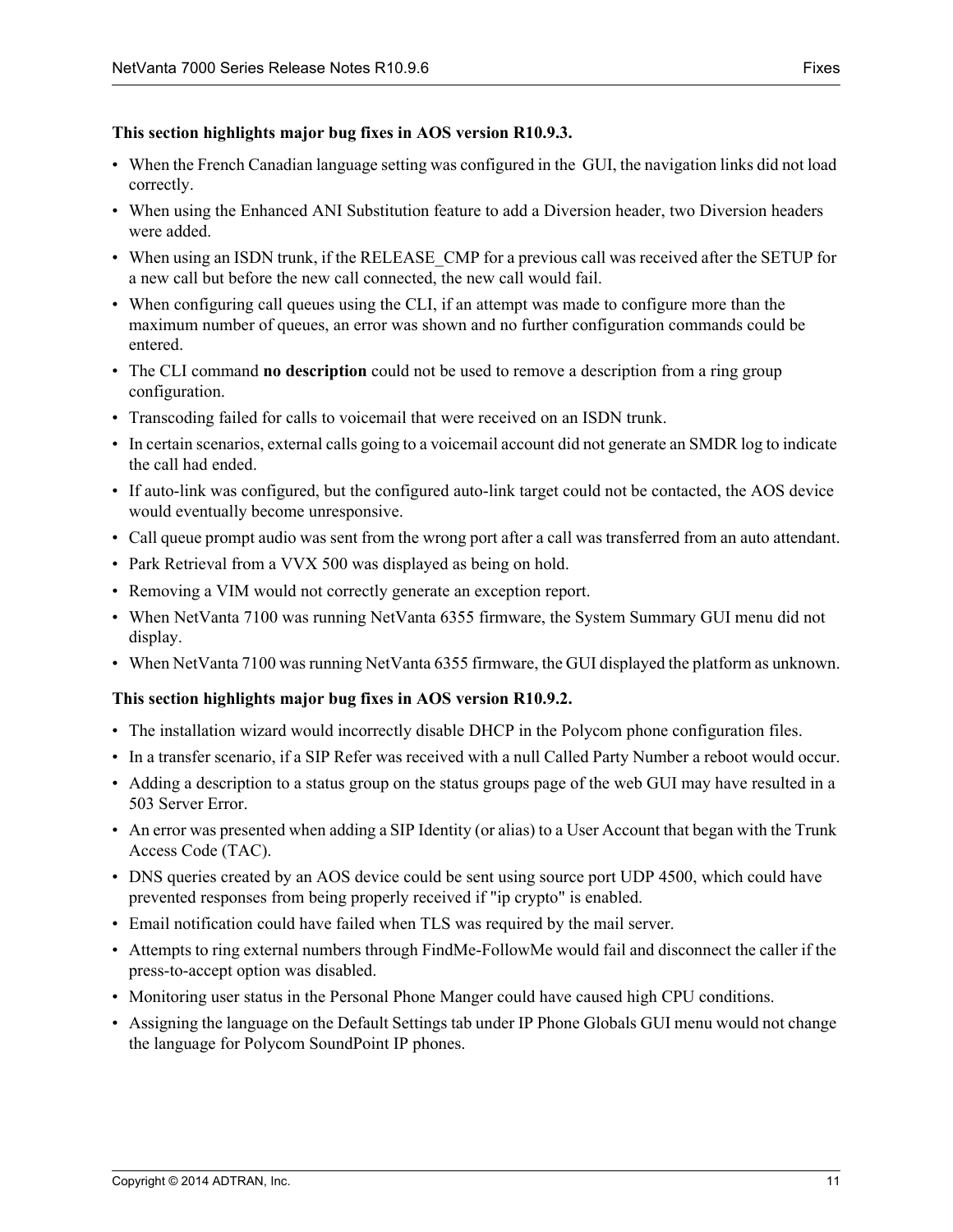#### **This section highlights major bug fixes in AOS version R10.9.0.**

- The GUI IP Phone Configs Update Directories command would only merge the first 21 system directory entries.
- The **factory-default** command would not change the Primary System Configuration file to the startup configuration if it had changed.
- Manually editing phone configuration files resulted in the phones disappearing from the IP Phone Configs GUI page.
- Paging group calls originating from ADTRAN IP 7XX phones had no audio.
- When using auto-link over HTTPS in AOS R10.8.0, check-ins would fail.
- Forwarded voicemail messages reported a date one month previous from the actual date of the message.
- Incoming SIP trunk calls that were locally transferred would stop remote ringback during any subsequent coverage.
- A 503 Service Unavailable response was received when attempting to edit a trunk account.
- The NetVanta 7100 rebooted when attempting a transfer during heavy call loads.
- Hot desking configuration files only supported the use of the default VLAN 2 IP address, 10.10.20.1.
- Click-to-Dial calls in a NetVanta BCS configuration were not being dialed.
- TFTP client connections caused memory to be lost and not recovered.
- Attempting to use a pickup group to pick up a call queue resulted in the call being dropped.
- When an external call was transferred to an internal extension which was configured for coverage to an external number, the diversion header was missing when the call was routed back out to the external number.
- An inbound ring group call that was cleared too quickly resulted in a reboot.
- When Music-on-Hold was set to external, Polycom IP phones were not able to blind transfer a call.
- Under heavy call load it was possible that successive calls could use the same memory location to store their B-channel information, which caused a reboot when the latter call disconnected.
- Enabling VQM caused audio to be lost when using the Simple Remote Phone feature.

## **Errata - System Management**

**The following is a list of System Management errata that still exist in AOS version R10.9.6.**

- Simultaneously upgrading firmware on multiple VVX phones may cause the system to run out of memory and reboot. Workaround: Stagger the rebooting of the phones when upgrading phone firmware
- When a description is configured on an FXO interface, the progress dialogs of the ERL tool do not function correctly even though the ERL tool runs successfully.
- The Shared Line Accounts GUI menu incorrectly displays a configuration option for Codec Outbound Group. This is not a valid configuration option.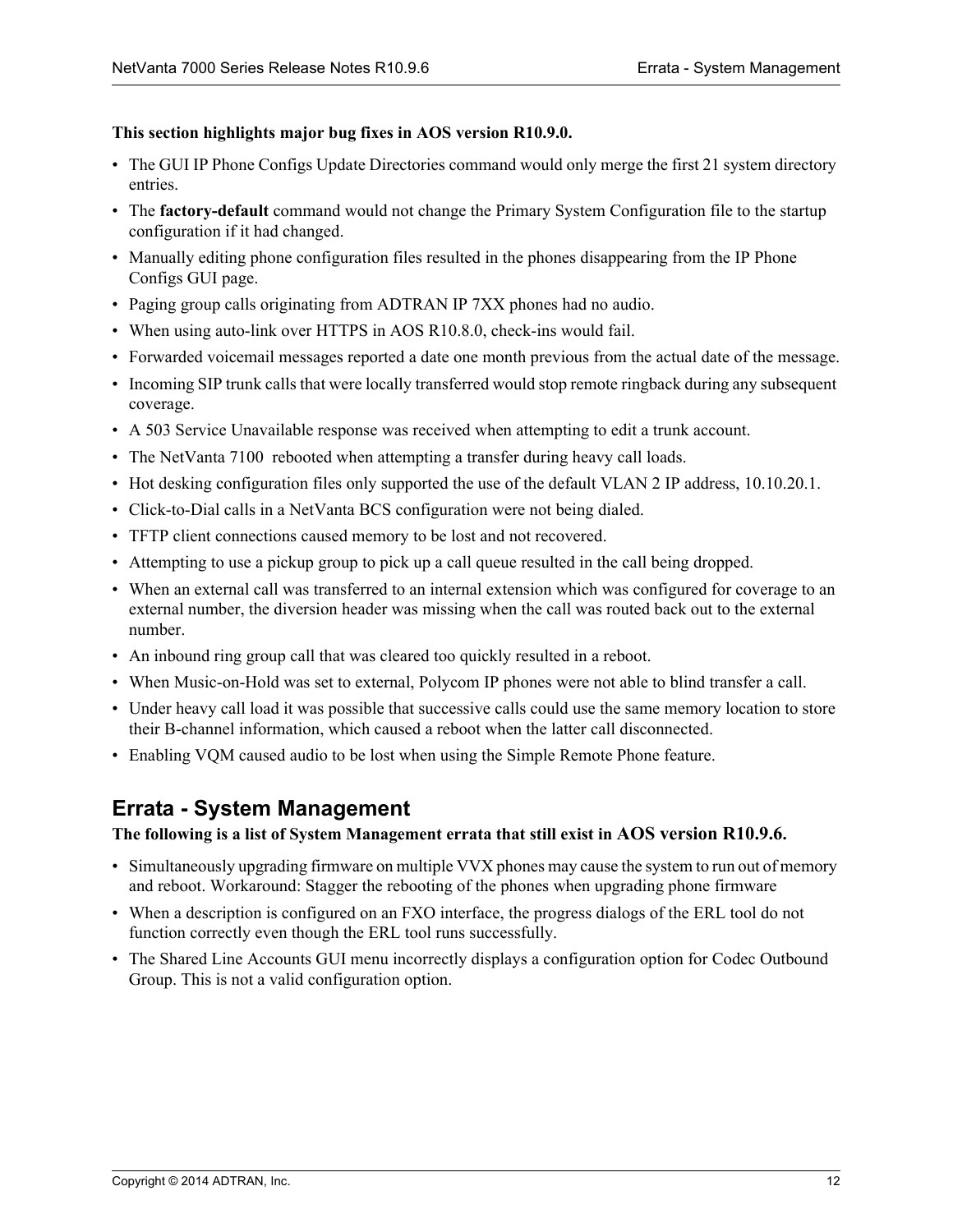# <span id="page-12-0"></span>**Errata - Call Control**

#### **The following is a list of Call Control errata that still exist in AOS version R10.9.6**

- Successive reINVITE SIP messages to place a call on hold will be rejected with a 400 Bad Request response if incoming music on hold is enabled on the SIP trunk.
- Inbound calls from Megapath (Broadsoft) SIP trunks fail to be delivered by FindMe-FollowMe to external numbers. Calls roll to next Call Coverage item after being answered at the external number. **Workaround:** Enable Ringback Only and disable the Accept option in the FindMe-FollowMe configuration for the call to external party to be successful.
- Call coverage set to internal will still allow calls to be routed out an external trunk.
- Caller ID may not be correctly sent when an SLA/SCA call is transferred to an extension.
- transport=TCP is incorrectly included in the Contact header on a UDP SIP trunk.
- FindMe-FollowMe fails with Single Number Reach service in NetVanta BCS.
- When a voice user is configured for an empty caller ID number, the name is also not transmitted.
- When configuring call coverage, setting the Ring Extension to Never results in a three-second delay delivering voice traffic to the ADTRAN phone.
- SLA accept/reject templates do not affect calls sent using the SLA.
- T.38 fax call tests fail after T1 PRI loss and system timing shifts. **Workaround:** A reboot is required to clear the condition.

# <span id="page-12-1"></span>**Errata - Audio**

### **The following is a list of Audio errata that still exist in AOS version R10.9.6**

- An external call from an analog phone may result in choppy hold music when placed on hold by the analog phone.
- A received SLA call that is answered and then attended transferred to a remote party will have one-way audio.
- If a Simple Remote Phone calls a user with FindMe-FollowMe configured as **ringback only**, **ring external**, and **press to accept**, the remote phone user will not hear audio. **Workaround:** Disable **ringback-only** in the FindMe-FollowMe configuration for the called user.
- When local packet capture completes and while it is being exported, voice quality may be adversely affected.
- During an internal SIP-to-SIP call, if the caller places the called party on hold, then the called party places the caller on hold, when the caller retrieves the called party from hold both parties will experience no audio.
- If a SIP is extension is blind transferred out an analog FXO trunk, noise is sometimes introduced in the audio.
- A call placed to a remote user that that uses G.711 Ulaw or G.711 Alaw will result in one-way audio if the call is routed out a trunk that contains a CODEC list.